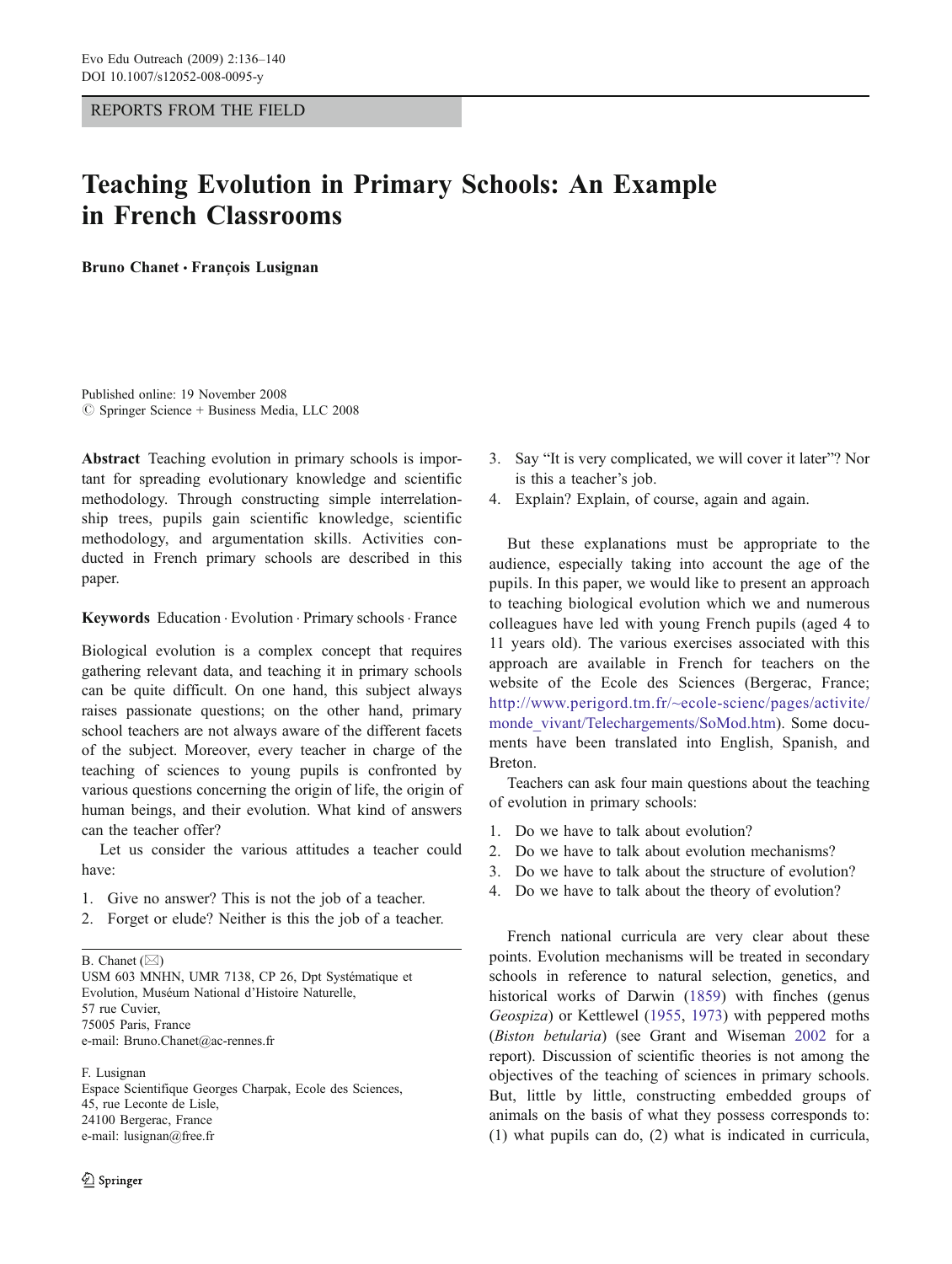and (3) what researchers in systematics do. In this way, pupils not only gain scientific knowledge but learn scientific methods as well.

#### Examples of Activities

#### Activity 1

The following activity has been conducted several times with 4- to 5-year-old pupils (cycle 1). Pupils worked on the hand, exemplifying the articulation of their body, by singing songs and manipulating toys. The pupils were particularly sensitive to the function of their thumb, which is necessary to handle the tools they use at school. Next, seven organisms (Fig. 1) are shown to them: a woman, a snail, a monkey, a turtle, a horse, and a lion.

The teacher asks: Which one among them has hands with a thumb?

Answer: The woman and the monkey.

Teacher: Let's color their hands in pink on the drawing. Pupils color the hands on the drawings.

Teacher: can you see other things on the other animals which group them?

Hair, grouping lion, horse, woman, and monkey.

Fours limbs, grouping lion, horse, woman, monkey, and turtle.

Mouth, grouping lion, horse, woman, monkey, turtle, and snail.

Pupils color these features on the drawings with different colors. Figure [2](#page-2-0) shows the four colored limbs on a large common picture after individual work. The teacher can



draw a group including all the organisms that share this particular feature (Fig. [2\)](#page-2-0).

Little by little, guided by the teacher and by reflexive observation of feature distribution among organisms, pupils construct a classification of seven species based on what they share and not on what they have or what they do not have. They practice modern systematics, phylogenetics whose purpose is to reconstruct the historical framework of the evolution of organisms. Moreover, they have used the same methods that researchers in laboratories use with other data (genetics, DNA sequences, and so on), and so are introduced to scientific methods: the use of data and arguments. Two of the major objectives of this activity are to construct embedded groups and to show that the human species is an animal species—a peculiar species, but an animal species, more closely related to the monkey than to the turtle. Moreover, this point is not asserted, it is shown and demonstrated.

#### Activity 2

With older, 6- to 8-year-old pupils (cycle 2), the same kind of work is initiated, but groups can be drawn on figures and be named: primates, mammals, vertebrates, and animals. Moreover, the inclusions of groups can be shown (Fig. [3\)](#page-2-0). A scientist might observe that the used features are not exactly the ones defining the groups; the presence of four limbs is not a synapomorphy of vertebrates. But, in this activity, we are in a teaching mode; pupils are going to learn about methods. Detailed comparative anatomy, presence of bone or neural crests, is not a primary school objective.



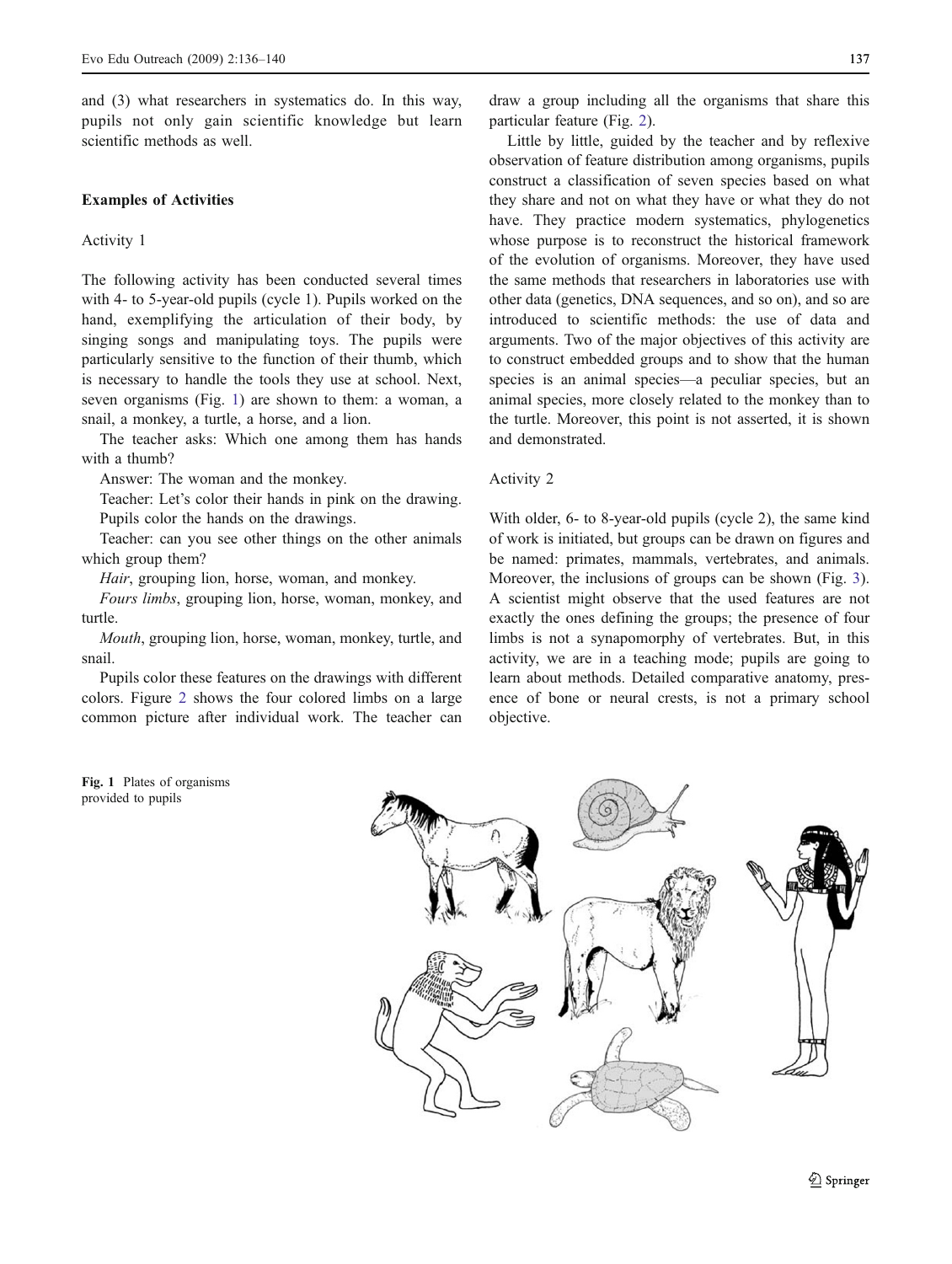<span id="page-2-0"></span>Fig. 2 Activity led by pupils of cycle 1. See text for details



Fig. 3 Activity led by pupils of cycle 2. See text for details

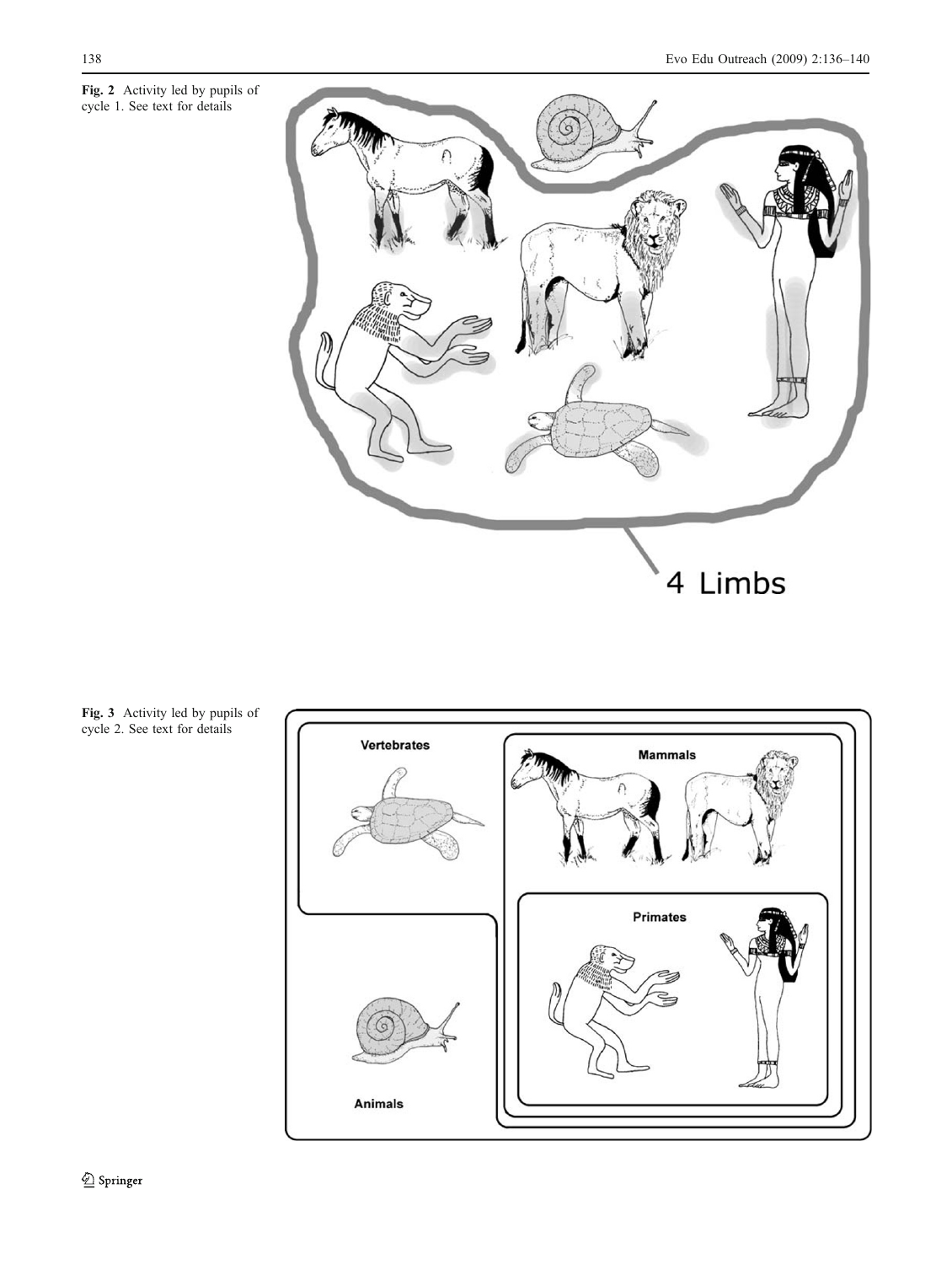

## Activity 3

With even older, 8- to 11-year-old pupils (cycle 3), an interrelationships tree (Fig. 4) can replace groups, where nodes are explained by the existence of common ancestors. The common ancestor of the monkey and the woman is more recent that the common ancestor shared with the lion and horse. Thus, little by little, the pupils discover the principles of evolution and modern systematics.

Chanet and Lusignan ([2007\)](#page-4-0) provide 14 activities of this kind (Table 1). This approach is not completely original, as other authors describe similar activities (Chanet [1997,](#page-4-0) [2000](#page-4-0); Wilgenbus et al. [2002;](#page-4-0) Lecointre [2004](#page-4-0)). But the diversity presented by these two authors (Table 1) is a way

Table 1 List of activities proposed by Chanet and Lusignan [\(2007\)](#page-4-0)

| Item                      | Organisms                                                                                  | Level of difficulty                    |
|---------------------------|--------------------------------------------------------------------------------------------|----------------------------------------|
| At the farm               |                                                                                            |                                        |
|                           | Duck, goat, dog, rooster, goose, cow, horse, rabbit, cat, pig                              | Cycles 2 (with fewer<br>animals) and 3 |
| In the forest             | Badger, stag, squirrel, fox, boar, owl                                                     | Cycle 2                                |
| Savanna's wildlife        | Ostrich, giraffe, zebra, gnu, lion, cheetah, antelope                                      | Cycle 2                                |
| In the mountains          | Weasel, wolf, marmot, ibex, chamois, chough                                                | Cycle 2                                |
| In the arctic             | Cod, tern, razorbill, beluga, whale, polar fox, polar bear, seal                           | Cycles 2 and 3                         |
| In the garden             | Snail, tit, butterfly, grasshopper, mole, slug                                             | Cycles 2 and 3                         |
| Pond                      | Frog, freshwater mussel, crayfish, dragonfly, mosquito                                     | Cycle 3                                |
| At the fishmonger         | Dogfish, trout, salmon, sole, plaice, mackerel                                             | Cycle 3                                |
| On the seashore           | Periwinkle, scallop, crab, mussel, anemone, limpet, sponge                                 | Cycle 3                                |
| At the time of dinosaurs  | Ammonite, ichthyosaur, diplodocus, tyrannosaurus, dimetrodon, archaeopteryx                | Cycle 3                                |
| On the walls of the caves | Bison, reindeer, lion, horse, aurochs, woolly rhino                                        | Cycles 2 and 3                         |
| Coral reef                | Lionfish, turtle, man, spiny lobster, shark, coral, shrimp, humphead wrasse, mantis shrimp | Cycle 3                                |
| On the Nile shores        | Crocodile, ibis, hawk, cow, baboon, jackal, woman                                          | Cycle 3                                |

Cycle 2 6- to 8-year-old pupils, Cycle 3 8- to 11-year-old pupils